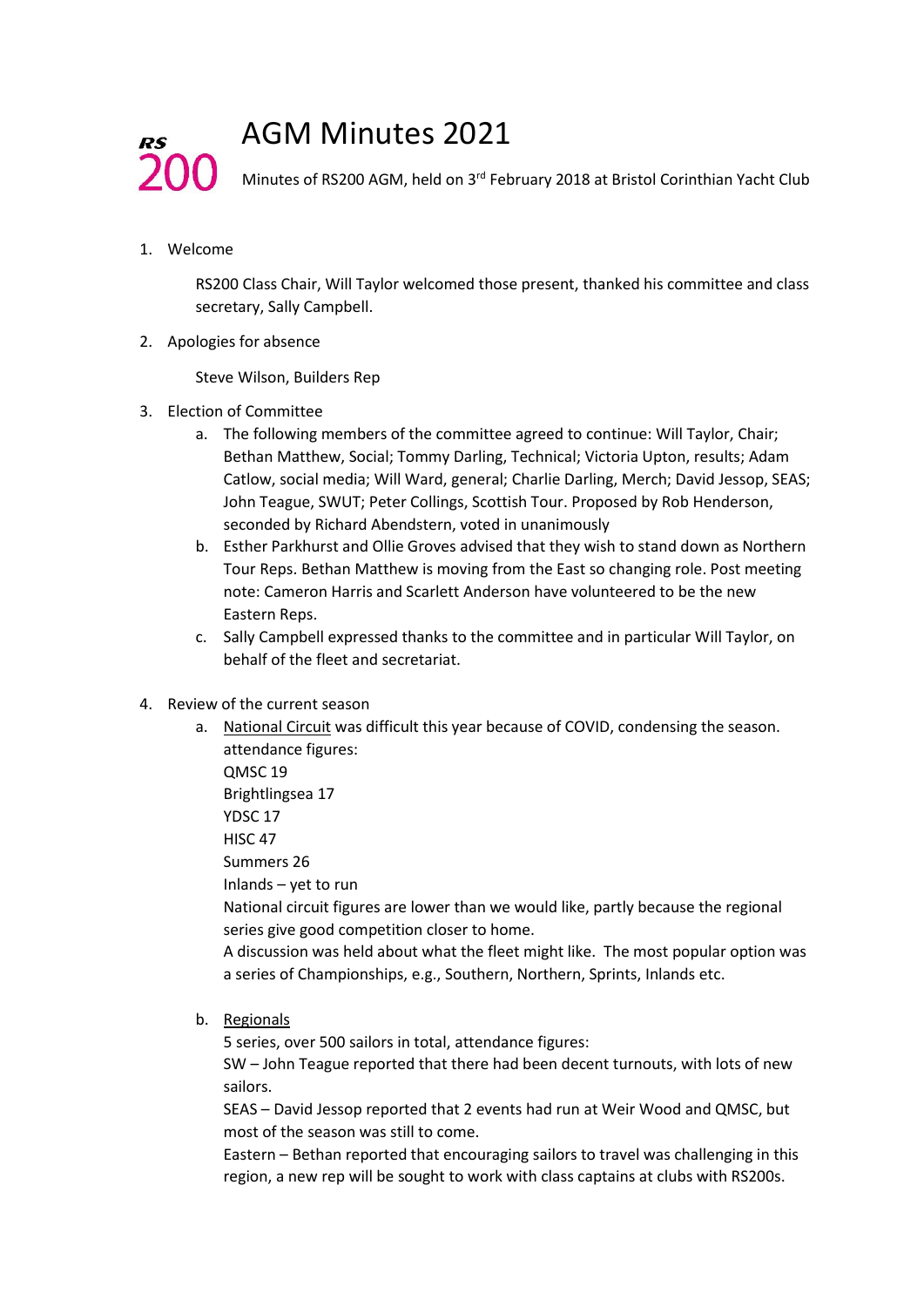Scottish – the tor continues to flourish. Next year the new Northern rep and Scottish rep will work more closely together to avoid any clashes. Northern – Esther and Ollie were not at the meeting but were thanked for developing this very successful tour over the last few years.

5. Report from the builders Rep – emailed by Steve Wilson, delivered by Tommy Darling

2021 has seen a positive start of a new chapter of production with the builder Ginger Boats. The change to VE resin has spurred an interest in the class with a flurry of orders. This has allowed RS to purchase two batches with a third lurking in the wings for 2021. In turn Ginger have been given the confidence to employ two more staff. Thus, generating more capacity and flexibility on the shop floor.

RS and Ginger enjoy a great working relationship with a direct feedback loop straight into the operators building the boats. Thus, removing any filters and empowering both teams to feel part of the construction process. Any small tweaks can now be implemented straight into the next boat coming down the line.

Supply chain challenges have put upward pressure on prices, but we hope to see some return to pre pandemic lead times and reduced upward fiscal pressure late in Q4 of this year.

Ginger gave their own boat its baptism at Bass Week with great results for Phil and his wife Sarah. In Phil's words "this boat has just saved my sailing marriage"

Future is looking strong for orders early in 2022 so sailors wanting new boats are being encouraged to get name down to reserve a build spot.

## 6. Report from Technical Rep

Tommy Darling reported that rule observance was much better in the fleet following the initiative started 3 years ago. Thanks were given to Mark Harrison, umpire for the Nationals.

- 7. Plan for 2022 and beyond
	- a. Rooster National Tour to be arranged, once this is in place, regional reps can arrange dates around it. The committee need to give a brief to SC (Action WT)
	- b. Sprints 2/3 April
	- c. RS Games 28-31 July, to be a special event, aimed at attracting a different RS200 demographic to the National and National Tour. A working group comprising an RS200 sailor, an RS400 sailor and an RS sailing repo will take this forward. Any sailor wishing to represent the RS200 class is asked to contact Sally.
	- d. Eurocup Carnac 3-6 June, over the double bank holiday, so requiring very little holiday time.
	- e. Nationals Hayling Island 21-25 August
- 8. Demo Sailing

A debate was held about how to enable new sailors to try an RS200, including the challenges of maintaining and transporting a class demo boat, insurance issues etc. It was agreed that a 'borrow my boat' register be investigated.